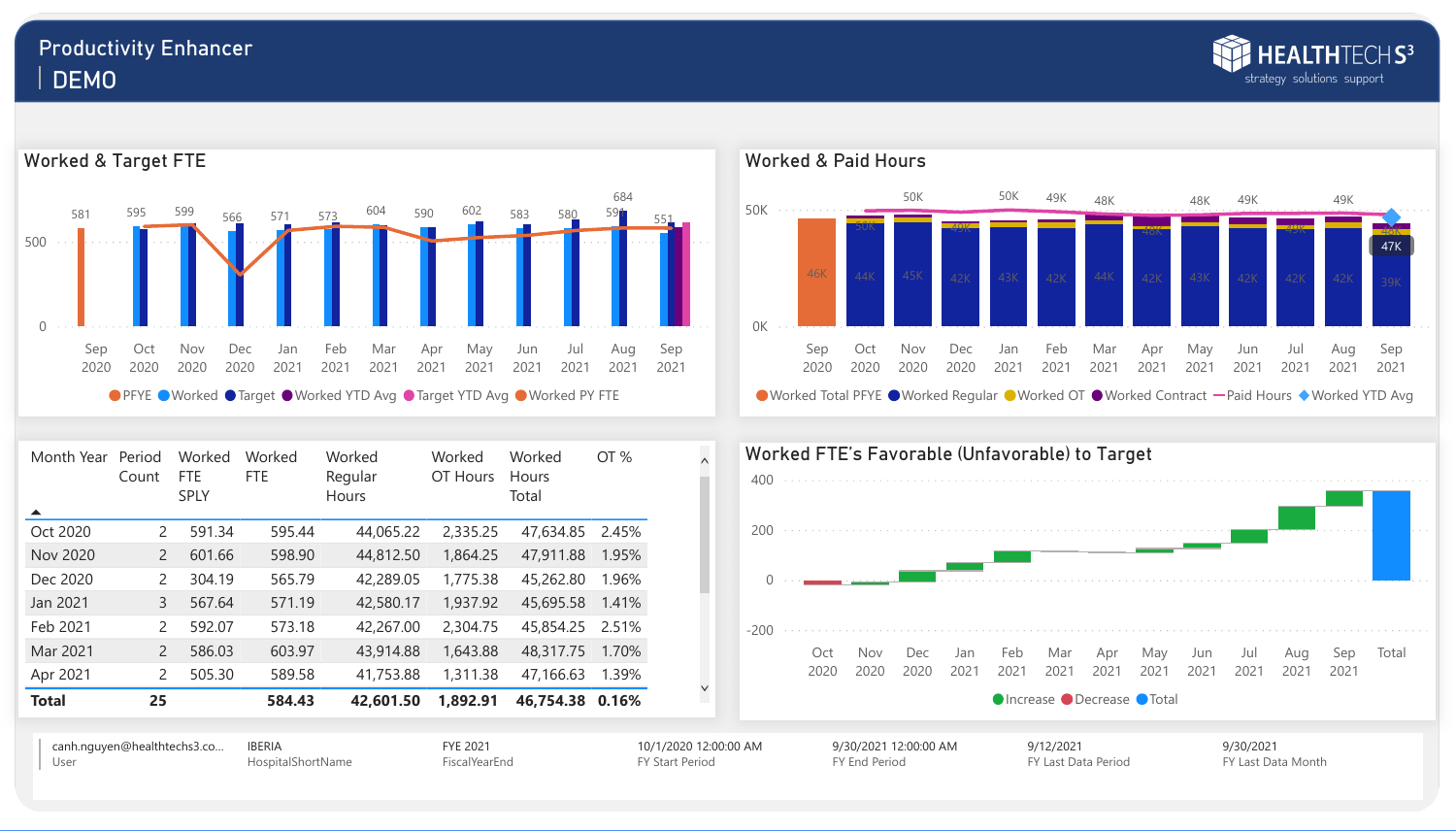### Category, Department

- $\wedge$   $\odot$  Chief Executive Officer
	- 950 Administration
	- 956 Marketing / Foundation
- $\wedge$   $\bigcirc$  Chief Financial Officer
	- O 006 Courier
	- 768 Health Information Management
	- 769 Revenue Integrity
	- 769.1 Clinical Doc. Improvement
	- 901 General Accounting
	- 902 Business Office
	- 927 N Registration
	- O 928 North Comm./Switch
	- 936 Information Technology
	- ◯ 937 Admitting and O/P Registration
	- 937.1 Central Scheduling
	- $\bigcap_{n=1}^{\infty}$



| MonthYear       | <b>Stats</b> | PY FTE | <b>PY FTE</b><br>Target | Worked<br><b>FTE</b> | <b>FTE</b><br>Target | FTE Var | YoY     | Worked<br><b>Hours</b> | Worked<br><b>Hours PY</b> | <b>Total Impact</b> |
|-----------------|--------------|--------|-------------------------|----------------------|----------------------|---------|---------|------------------------|---------------------------|---------------------|
| <b>Oct 2020</b> | 72.60        | 4.00   | 3.00                    | 3.25                 | 3.00                 | $-0.25$ | 0.25    | 260.00                 | 320.00                    | (\$2,486)           |
| <b>Nov 2020</b> | 72.60        | 2.80   | 3.00                    | 3.00                 | 3.00                 | 0.00    | 0.00    | 240.00                 | 224.00                    | \$0                 |
| Dec 2020        | 72.60        | 1.50   | 3.00                    | 2.55                 | 3.00                 | 0.45    | $-0.45$ | 204.00                 | 120.00                    | \$6,825             |
| <b>Jan 2021</b> | 72.60        | 2.60   | 3.00                    | 2.47                 | 3.00                 | 0.53    | $-0.53$ | 197.33                 | 208.00                    | \$12,022            |
| Feb 2021        | 72.60        | 2.90   | 3.00                    | 2.75                 | 3.00                 | 0.25    | $-0.25$ | 220.00                 | 232.00                    | \$3,872             |
| Mar 2021        | 72.60        | 2.85   | 3.00                    | 3.50                 | 4.00                 | 0.50    | $-0.50$ | 280.00                 | 228.00                    | \$16,172            |
| Apr 2021        | 72.60        | 2.84   | 3.00                    | 3.10                 | 4.00                 | 0.90    | $-0.90$ | 248.00                 | 227.50                    | \$12,114            |
| May 2021        | 72.60        | 2.80   | 3.00                    | 3.86                 | 4.00                 | 0.14    | $-0.14$ | 309.00                 | 224.00                    | \$1,736             |
| <b>Jun 2021</b> | 72.60        | 3.05   | 3.00                    | 3.73                 | 4.00                 | 0.27    | $-0.27$ | 298.00                 | 244.00                    | \$3,702             |
| <b>Jul 2021</b> | 72.60        | 2.77   | 3.00                    | 3.20                 | 4.00                 | 0.80    | $-0.80$ | 256.00                 | 221.33                    | \$16,153            |
| Aug 2021        | 72.60        | 2.75   | 3.00                    | 3.90                 | 4.00                 | 0.10    | $-0.10$ | 312.00                 | 220.00                    | \$1,346             |
| Sep 2021        | 72.60        | 3.60   | 3.00                    | 3.86                 | 4.00                 | 0.14    | $-0.14$ | 309.00                 | 288.00                    | \$925               |
| <b>Total</b>    | 72.60        |        |                         | 3.21                 | 3.56                 | 0.35    | $-0.35$ | 256.44                 |                           | \$72,383            |



## Productivity Enhancer DEMO